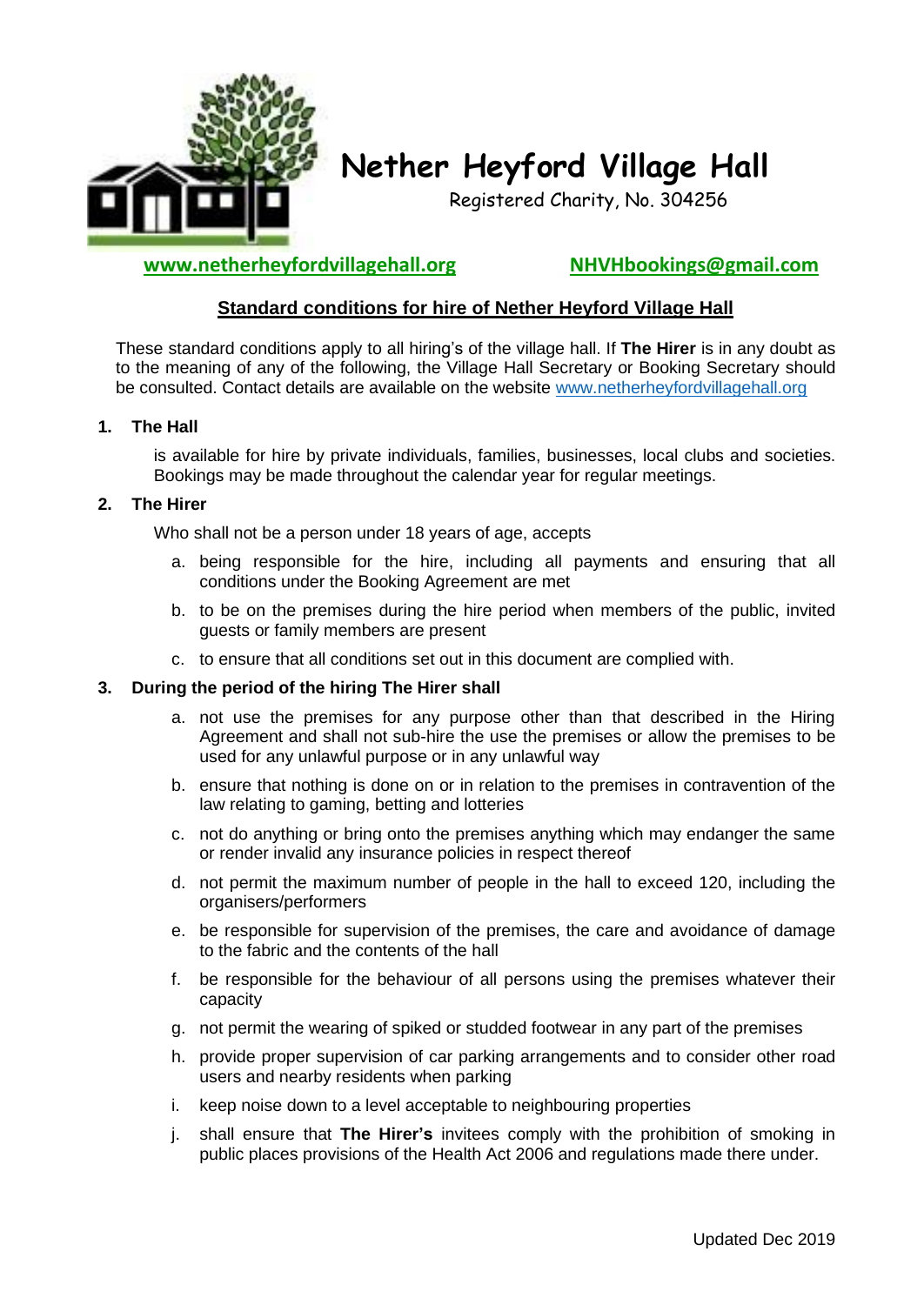- k. shall comply with all conditions and regulations made in respect of the premises by the Local Authority, the Licensing Authority, particularly in connection with any event which constitutes regulated entertainment, at which alcohol is sold or provided or which is attended by children.
- l. leave the hall in a fit condition for the following user with chairs and tables replaced and stacked as indicated
- m. pay promptly for the use of the premises upon receipt of the invoice
- n. as directed by the Hall Secretary, **The Hirer** shall make good or pay for all damage (including accidental damage) to the premises or to the fixtures, fittings or contents and for any loss of contents.

## **4. Public Safety Compliance**

**The Hirer** acknowledges that they have received instruction in the following matters:

- the action to be taken in event of fire. The Fire Brigade shall be called to any outbreak of fire, however slight, and details thereof shall be given to the secretary of the management committee.
- the location and use of fire equipment
- escape routes and the need to keep them clear
- method of operation of escape door fastenings
- appreciation of the importance of any fire doors and of closing all fire doors at the time of a fire

In advance of an entertainment or play **The Hirer** shall check the following items

- that all fire exits are unlocked and panic bolts in good working order
- that all escape routes are free of obstruction and can be used
- that any fire doors are not wedged open
- that there are no obvious fire hazards on the premises

# **5. Insurance and indemnity**

**The Hirer** shall be liable for:

- (i) the cost of repair of any damage (including accidental and malicious damage) done to any part of the premises including the curtilage thereof or the contents of the premises
- (ii) all claims, losses, damages and costs made against or incurred by the village hall management committee, their employees, volunteers, agents or invitees in respect of damage or loss of property or injury to persons arising as a result of the use of the premises (including the storage of equipment) by **The Hirer**, and
- (iii) all claims, losses, damages and costs made against or incurred by the village hall management committee, their employees, volunteers, agents or invitees as a result of any nuisance caused to a third party as a result of the use of the premises by **The Hirer**, and subject to sub-clause (b), **The Hirer** shall indemnify and keep indemnified accordingly each member of the village hall management committee and the village hall's employees, volunteers, agents and invitees against such liabilities.

The village hall shall take out adequate insurance to insure the liabilities described in subclauses (a)(i) above and may, in its discretion and in the case of non-commercial hirers, insure the liabilities described in sub-clauses (a) (ii) and (iii) above. The village hall shall claim on its insurance for any liability of **The Hirer** hereunder but **The Hirer** shall indemnify and keep indemnified each member of the village hall management committee and the village hall's employees, volunteers, agents and invitees against (a) any insurance excess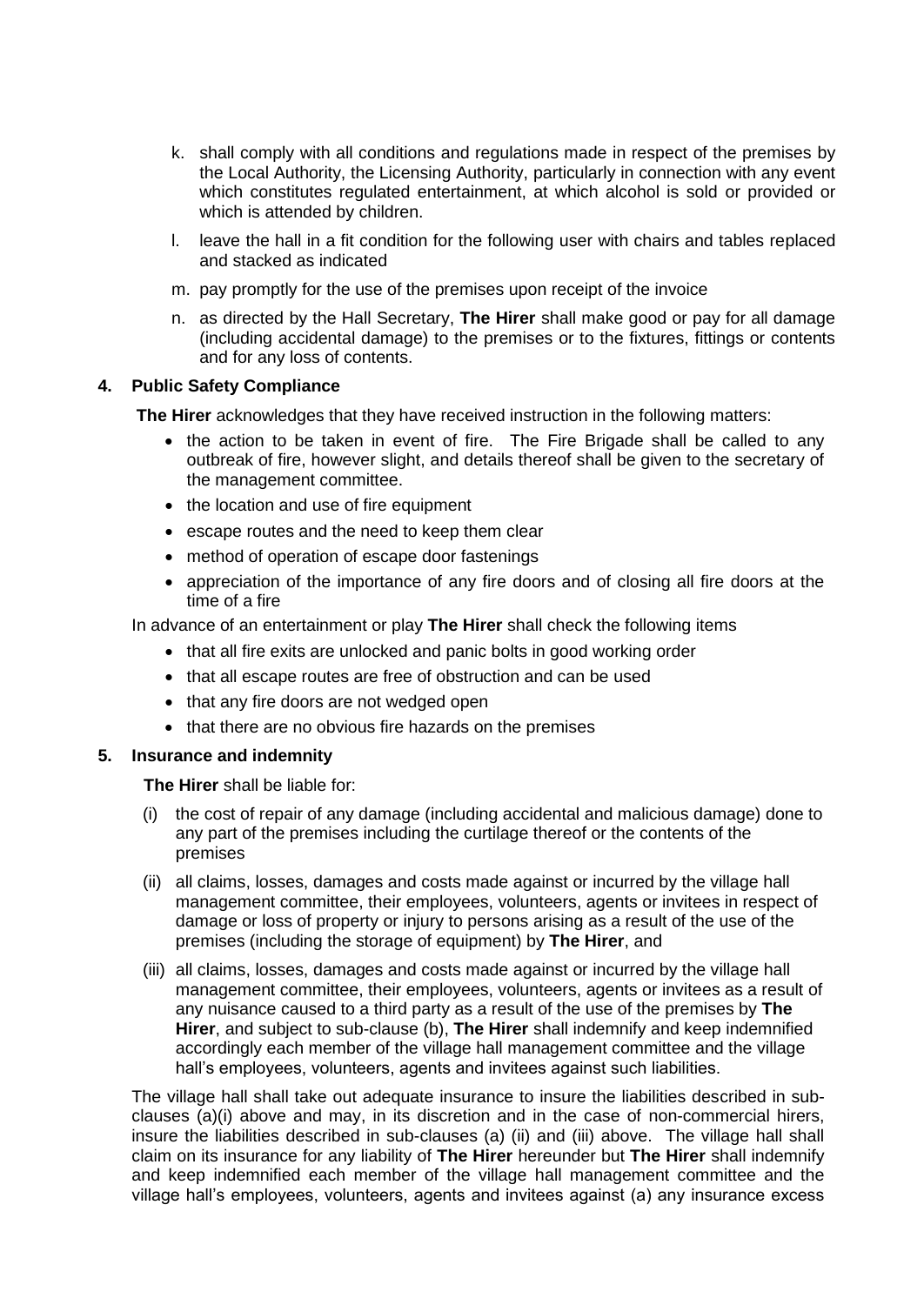incurred and (b) the difference between the amount of the liability and the monies received under the insurance policy.

Where the village hall does not insure the liabilities described in sub-clauses (a)(ii) and (iii) above, **The Hirer** shall take out adequate insurance to insure such liability and on demand shall produce the policy and current receipt or other evidence of cover to the village hall secretary. Failure to produce such policy and evidence of cover will render the hiring void and enable the hall secretary to rehire the premises to another hirer.

The village hall is insured against any claims arising out of its own negligence.

## **6. Health and hygiene**

**The Hirer** shall, if preparing, serving or selling food, observe all relevant food health and hygiene legislation and regulations. In particular dairy products, vegetables and meat on the premises must be refrigerated and stored in compliance with the Food Temperature Regulations. The premises is provided with a refrigerator and colour coded food preparation boards.

## **7. Crockery and tableware**

Crockery is available in the kitchen cupboards. Mugs, cup, saucers, plates bowls and cutlery are provided. Any major breakages or damage must be notified to either the Chairman or Booking Secretary as soon as possible.

## **8. Electrical appliance safety**

**The Hirer** shall ensure that any electrical appliances brought by them to the premises and used there shall be safe, in good working order and used in a safe manner. A simple visual inspection is likely to be sufficient for equipment used in a clean, dry environment.

## **9. Licensable activities**

**The Hall** holds a Performing Society Right Licence which permits the use of copyright music in any form, e.g. record, compact disc, tapes, radio, film or by performers in person. If other licences are required in respect of any activity in the village hall **The Hirer** must ensure that they hold the relevant licence. Details of the licensing held by the village hall is available on the booking form.

# **10. Explosives and flammable substances**

**The Hirer** shall ensure that:

- (a) Highly flammable substances are not brought into or used in any part of the premises. No naked flames i.e. candles etc.
- (b) No internal decorations of a combustible nature (e.g. polystyrene, cotton wool) shall be erected without the consent of the management committee. No decorations are to be put up near light fittings or heaters.

# **11. Heating**

**The Hirer** shall ensure that no unauthorised heating appliances shall be used on the premises when open to the public without the consent of the management committee. Portable Liquefied Propane Gas (LPG) heating appliances shall not be used or brought on to the premises.

# **12. Drunk and disorderly behaviour and supply of illegal drugs**

**The Hirer** shall ensure that in order to avoid disturbing neighbours to the hall and avoid violent or criminal behaviour, care shall be taken to avoid excessive consumption of alcohol. Drunk and disorderly behaviour shall not be permitted either on the premises or in its immediate vicinity. Alcohol shall not be served to any person suspected of being drunk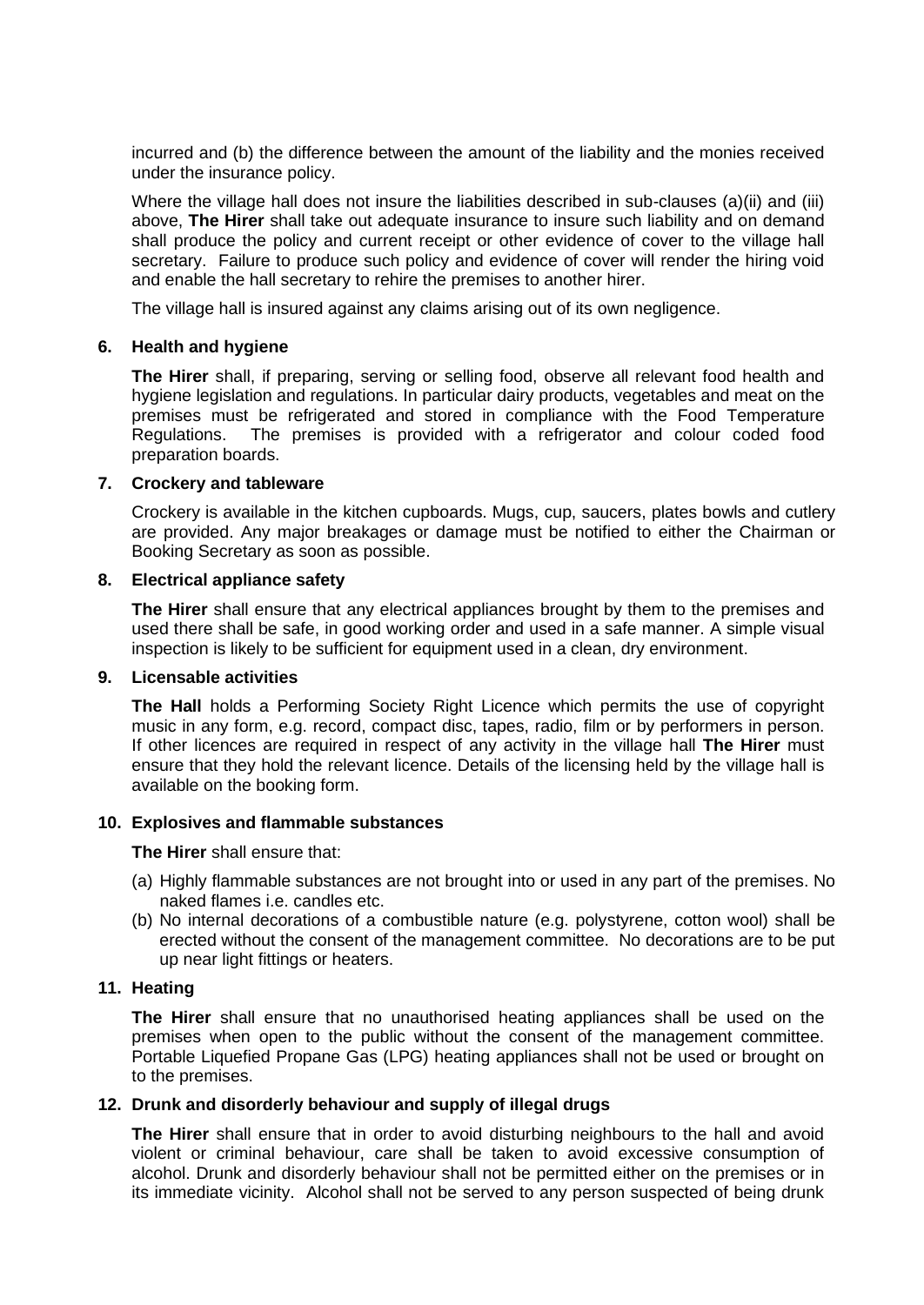nor to any person suspected of being under the age of 18. Any person suspected of being drunk, under the influence of drugs or who is behaving in a violent or disorderly way shall be asked to leave the premises. No illegal drugs may be brought onto the premises.

## **13. Animals**

**The Hirer** shall ensure that no animals (including birds) except guide dogs are brought into the premises, other than for a special event agreed to by the village hall. No animals whatsoever are to enter the kitchen at any time.

#### **14. No alterations**

No alterations or additions may be made to the premises nor may any fixtures be installed or placards, decorations or other articles be attached in any way to any part of the premises without the prior written approval of the Hall Secretary. Any alteration, fixture or fitting or attachment so approved shall at the discretion of the village hall. It will become the property of the village hall unless removed by **The Hirer** who must make good to the satisfaction of the hall or, if any damage caused to the premises by such removal.

## **15. No rights**

The Hiring Agreement constitutes permission only to use the premises and confers no tenancy or other right of occupation on **The Hirer**.

## **16. Gaming, betting and lotteries**

**The Hirer** shall ensure that nothing is done on or in relation to the premises in contravention of the law relating to gaming, betting and lotteries.

## **17. Dangerous and unsuitable performances**

Performances involving danger to the public or of a sexually explicit nature shall not be given.

# **18. Fly posting**

**The Hirer** shall not carry out or permit fly posting or any other form of unauthorised advertisements for any event taking place at the premises, and shall indemnify and keep indemnified each member of the village hall's management committee accordingly against all actions, claims and proceedings arising from any breach of this condition. Failure to observe this condition may lead to prosecution by the local authority.

## **19. Sale of goods**

**The Hirer** shall, if selling goods on the premises, comply with Fair Trading Laws and any code of practice used in connection with such sales. In particular, **The Hirer** shall ensure that the total prices of all goods and services are prominently displayed, as shall be the organiser's name and address and that any discounts offered are based only on Manufacturers' Recommended Retail Prices.

## **20. Film shows**

Children shall be restricted from viewing age-restricted films classified according to the recommendations of the British Board of Film Classification. Hirers should ensure that they have the appropriate copyright licences for film.

# **21. End of hire**

**The Hirer** shall be responsible for leaving the premises and surrounding area in a clean and tidy condition.

Any tables, chairs or other contents temporarily removed from their usual positions must be properly replaced, floors should be swept clean, rubbish bins emptied into the waste